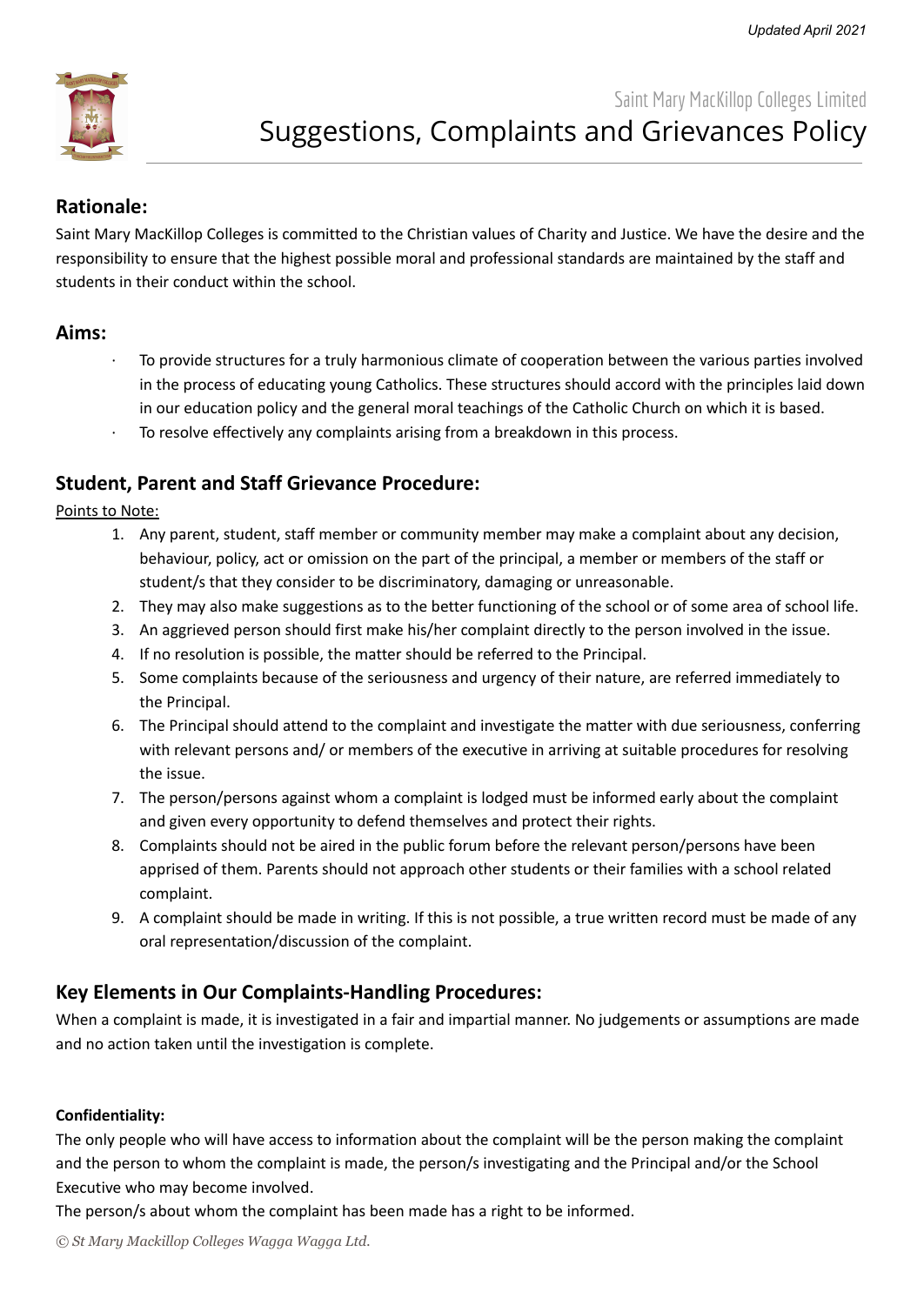### **No Victimisation:**

The authorities of the school ensure that a person who makes a complaint and members of that person's family are not victimised in any way.

#### **Vexatious or Malicious Complaints and Unsustained Accusations:**

While there is an underlying assumption that complaints are made in good faith, the school is committed to the protection of all members of its community and will act to prevent, or require compensation for, any accusations or complaints that are found to be malicious in purpose or deliberately false.

#### **Repetitious or Unduly Frequent Complaints:**

The school aims to rectify situations which are the matter of valid complaints provided the solution is reasonable, just and within the school's capacity.

If, in spite of this, a student or parent makes repetitious or unduly frequent complaints which the school is unable to process, the school will require the student's parents to remove him/ her from the school, in justice to the student as well as to the school.

#### **Timeliness:**

Complaints, grievances or suggestions will be processed as soon as possible. The person making the complaint will receive acknowledgement of receipt of the complaint within seven days. The finalisation of the complaint process will normally be done within a month. If this cannot be done, the complainant will be notified, giving reasons for the extension.

#### **Procedural Fairness:**

All individuals dealing with authorities have a right to:

- · Be heard
- Receive an unbiased hearing and decision.

# **Process to be Followed in Making a Complaint:**

- Approach the person against whom the complaint is to be made.
- · Where you feel you can't approach the person who is the subject of the complaint, or you are not happy with their response, then you should approach an appropriate person at the school who may be a Subject Coordinator, Pastoral Care/Discipline Coordinator or the Principal. (An inquiry at the office will direct you to the person to be approached).
- · You will be informed by this person as to what further procedures are open to you.
- If the matter is very serious and/or you have good reason not to raise the issue with the school personnel, or are not satisfied with the school's attempt to resolve the issue, you are free to direct your complaint to the Directors of the School.
- The persons whom you contact have the right to decide whether or not they have reason not to proceed to deal with the complaint (eg: if personal interests are at stake). In this case the matter will be referred to another appropriate person/s.

#### **What Happens Next:**

- You will be interviewed and the conversation accurately recorded in writing.
- · It will be explained to you what is possible in the way of answering your complaint. Where feasible, reasons will be given.